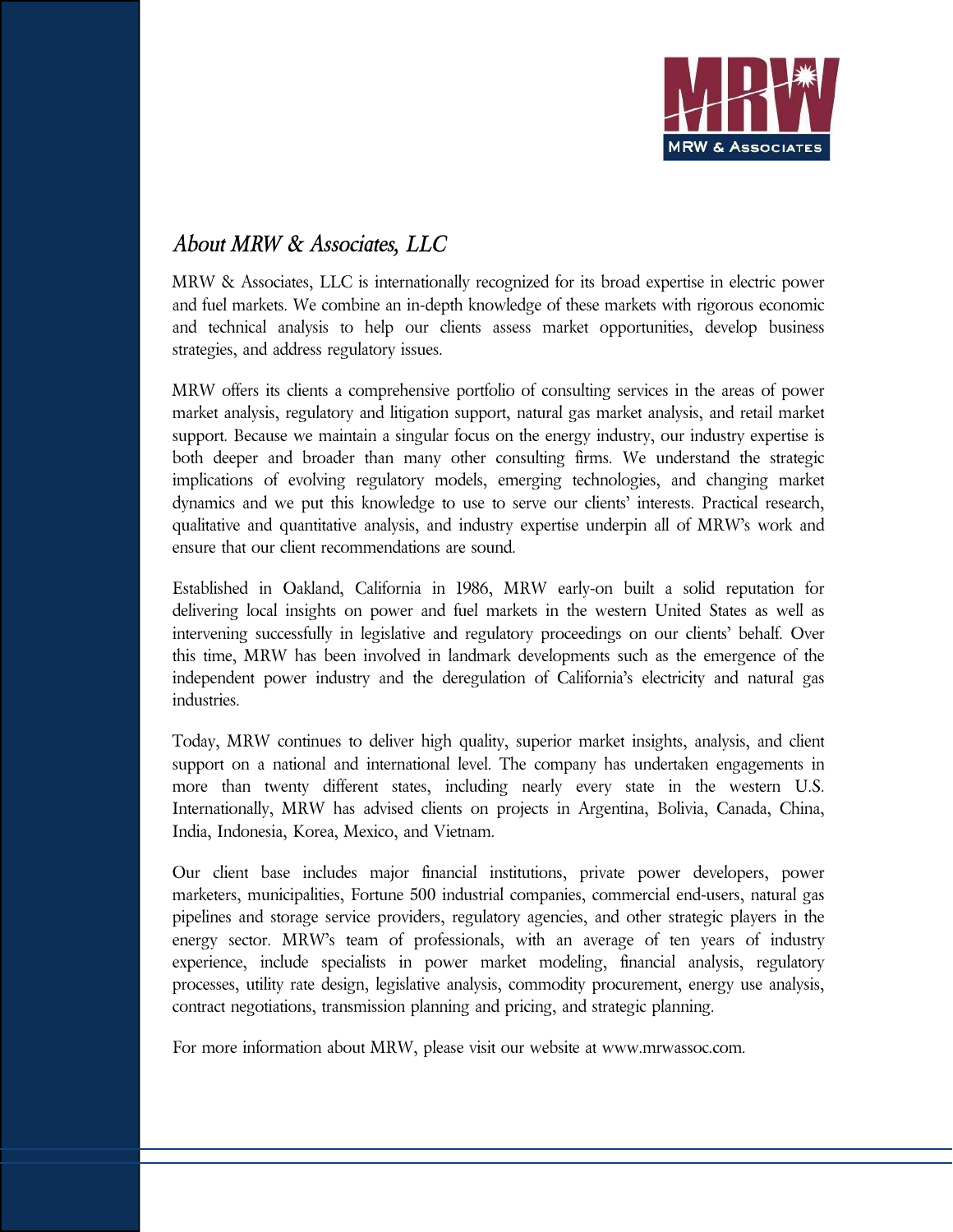

## *Regulatory & Litigation Support*

Industry restructuring in electricity and natural gas markets has brought market forces to bear on these traditionally regulated industries. The emerging model at the federal and state levels is the creation of competitive markets through the unbundling of formerly regulated monopoly services. The move to deregulate some segments of electricity and gas markets has led many regulatory agencies to open inquiries into stranded cost estimation, asset divestiture, consumer protection in competitive markets, and market power mitigation. At the same time, many facets of electricity and natural gas markets remain subject to some form of regulation by various agencies at the state and federal level.

The firm combines its expertise in finance, economics, and policy with its extensive knowledge of the energy industry's evolution to provide invaluable insights as the regulatory process unfolds. MRW provides a full range of services associated with regulatory intervention before federal and state regulatory agencies, including:

- preparing discovery requests;
- sponsoring expert testimony;
- developing or evaluating settlement scenarios;
- supporting cross examination efforts; and
- writing and submitting briefs.

MRW has actively participated in regulatory proceedings at the state and federal level dealing with stranded cost estimation, asset divestiture, performance-based ratemaking, marginal costs and revenue allocation, rate design and unbundling, utility mergers, and market power.

In addition to supporting our clients' participation in regulatory proceedings, MRW also provides support in commercial litigation cases. MRW assists law firms with litigation, mediation, and arbitration related to antitrust, commercial damage claims, and other legal matters. These cases often involve the presentation of complex economic issues related to profitability, market competition, and fair business conduct. MRW assists in all phases of the litigation process, working with attorneys to develop case strategy, conduct discovery, prepare depositions, submit expert testimony, and analyze settlement scenarios and estimate damages.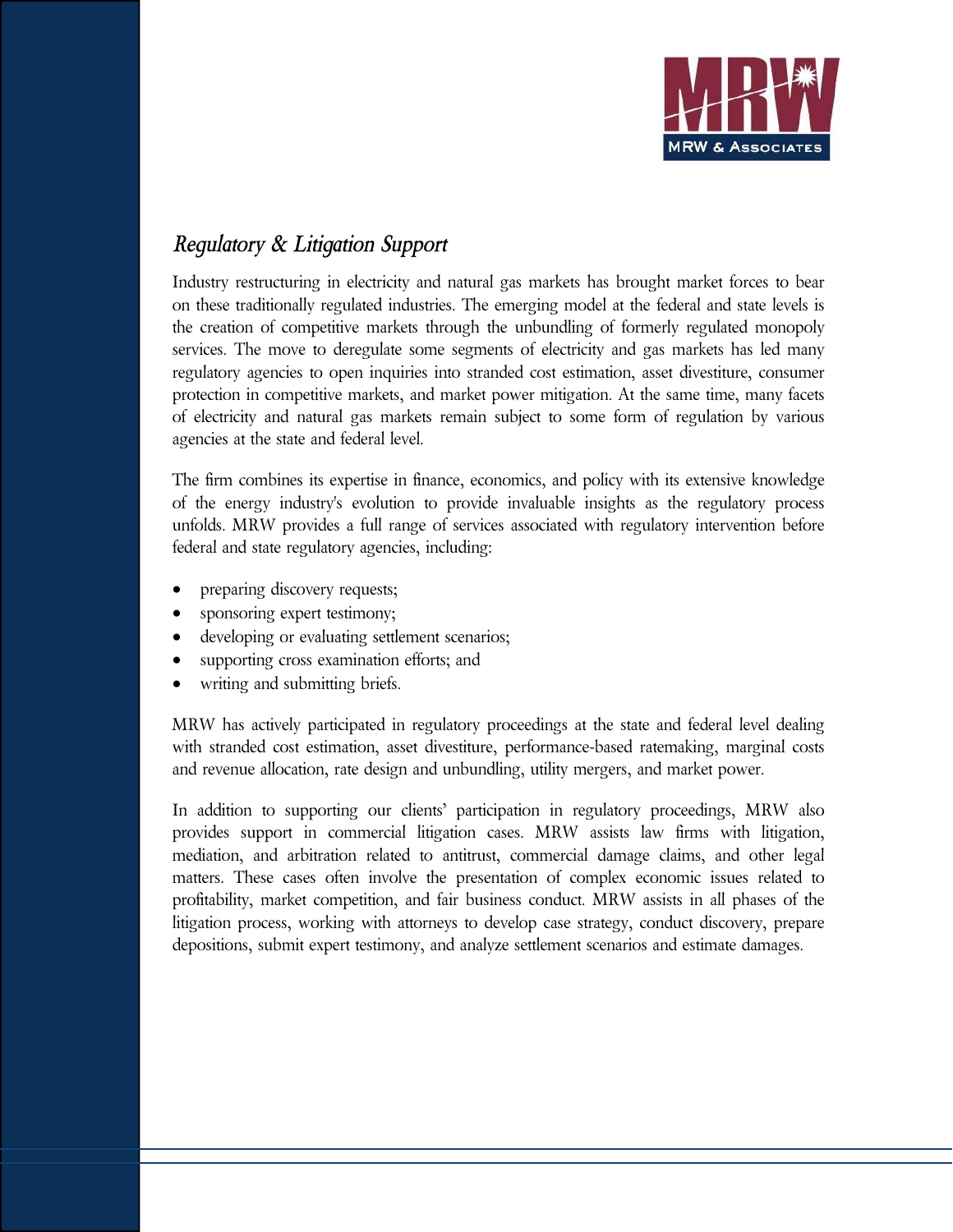

## *Power Market Analysis*

Deregulated power markets present industry players with a range of new business opportunities. Competitive wholesale electricity markets, direct retail sales to end-users, and ancillary services markets are several aspects of the new electric power market that industry participants must consider in order to position a project for maximum profitability and minimal risk. In this environment, industry players need to stay abreast of a wide range of issues, including changes in regulatory policy, competitors' operations, fuel market trends, and wholesale power market trends. Sound project and market evaluations also play a crucial role in the successful development and financing of power projects. The emergence of merchant power projects, which are not backed by contracts for guaranteed power sales, underlines the need for solid analysis of the viability of projects.

MRW employs a variety of analytical tools to help clients make informed decisions about business opportunities within a local or regional power market. MRW provides sophisticated modeling to create forecasts of wholesale power prices, avoided costs, and retail electric rates. MRW also maintains a complete database of historical power prices posted at the California Power Exchange. At the same time, MRW's analyses, shaped by a deep appreciation for the regulatory and market environment, offer a comprehensive view of a particular power market. MRW offers a range of services in this area, including:

- forecasting wholesale power prices using power market simulation models;
- analyzing power market bidding dynamics;
- developing marketing strategies for power sales;
- reviewing transmission access issues;
- valuing ancillary services;
- identifying potential development or acquisition opportunities; and
- assessing the regulatory and policy environment.

MRW has substantial experience evaluating the viability of power projects on behalf of project developers, equity investors, and the investment banking community. MRW is often called upon to assess the impact of contract terms, transmission interconnection, and fuel supply arrangements on a project's future revenue stream.

Internationally, many countries are moving toward restructured or privatized power markets. Although the issues or business opportunities may differ from those in deregulated U.S. markets, the analytical approach to evaluating a power market is often similar. MRW has completed analyses of local and regional power markets in Bolivia, Canada, China, India, Indonesia, Korea, Mexico, and Vietnam.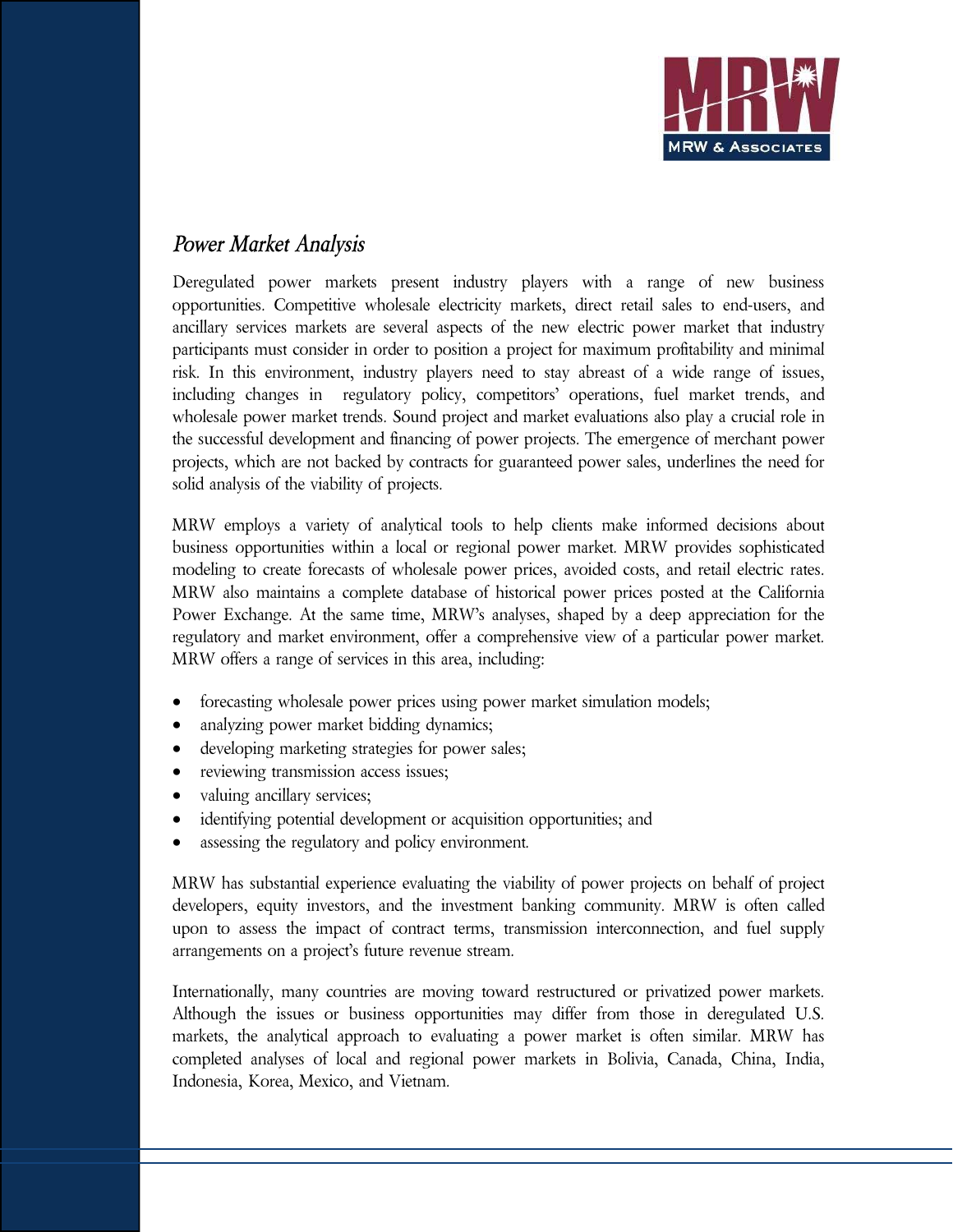

# *Natural Gas Market Analysis*

North American natural gas markets are experiencing robust growth, spurred in large part by significant increases in demand from power generators. At the same time, industry players and consumers are confronting several other market issues: new pipeline capacity is continually changing basis differentials among markets; several states continue to push for further regulatory reform and unbundling; and corporate mergers are changing business strategies.

MRW offers a wide range of analytical and advisory services designed to provide information about and insight into the competitive and regulatory forces shaping the natural gas industry. MRW assists its clients in reviewing gas supply and transportation options and choosing the options best-suited for their circumstances. On behalf of lenders, MRW will evaluate the economic soundness of a project's fuel supply arrangements relative to the evolving natural gas and power markets. MRW also provides economic and market analysis in support of clients' efforts in regulatory proceedings before state and federal agencies or in commercial litigation. MRW's services in this area include the following:

- evaluating gas supply procurement and transportation strategies;
- soliciting and negotiating gas supply procurement and transportation agreements;
- representing clients' interests in regulatory proceedings;
- providing economic and market analysis in support of commercial litigation;
- tracking industry developments that affect future natural gas supplies and prices; and
- forecasting short- and long-term natural gas prices.

Finally, because of our corporate expertise in electricity markets, MRW is qualified to assist clients in understanding the interplay of natural gas and electricity markets. In many regions of the United States, natural gas-fired power plants are becoming the marginal price-setting units. MRW helps its clients to assess the merit order of dispatch in a regional power market through an evaluation of short-term gas price trends and basis differentials.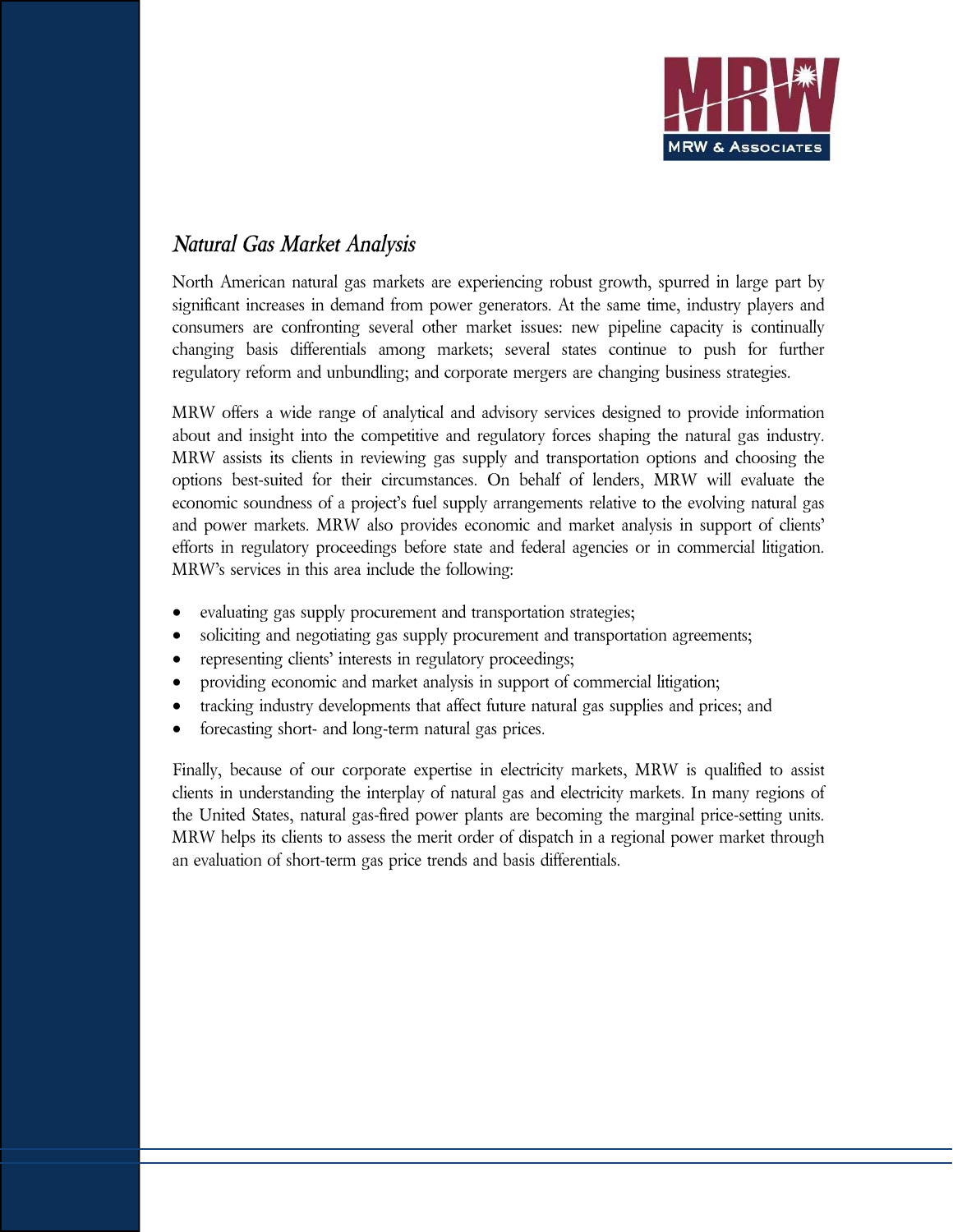

## *Retail Market Support*

The advent of retail competition in gas and electricity markets has fundamentally altered energy markets. For the first time, retail customers have the opportunity to choose their energy providers and can base their energy supply decisions on their unique situations. In response, many new players have entered the market and traditional utilities are transforming their operations to respond to the competitive marketplace. To win customers and increase market share, energy providers are expanding their product offerings to include not only commodity supply but also a broad array of energy management and value-added services, ranging from energy efficiency upgrades to providing detailed load and billing data via the Internet.

In this new environment, a retail customer must understand how much energy a facility uses and the manner in which it is used. With this information, a company will be able to identify opportunities for obtaining competitive energy commodities, optimizing energy use and maximizing energy savings. MRW provides expert analysis and strategic counseling to retail energy customers throughout the energy procurement process, from developing an overall energy supply strategy to analyzing energy consumption patterns, and to finalizing supply agreements. MRW offers the following services in this area:

- developing energy procurement strategies;
- implementing energy procurement strategies, including negotiating power purchase contracts, writing requests for proposals, and evaluating responses;
- analyzing energy usage data and facility operations;
- evaluating energy objectives;
- monitoring policy developments that affect the retail market;
- integrating electric power and fuel supply contracts; and
- developing risk management strategies.

MRW has worked with small and large commercial, institutional, and industrial clients in all of these capacities. For example, MRW assisted a large California municipality to procure commodity power and specialized services by preparing an RFP, analyzing the proposals, and advising the city officials throughout negotiations.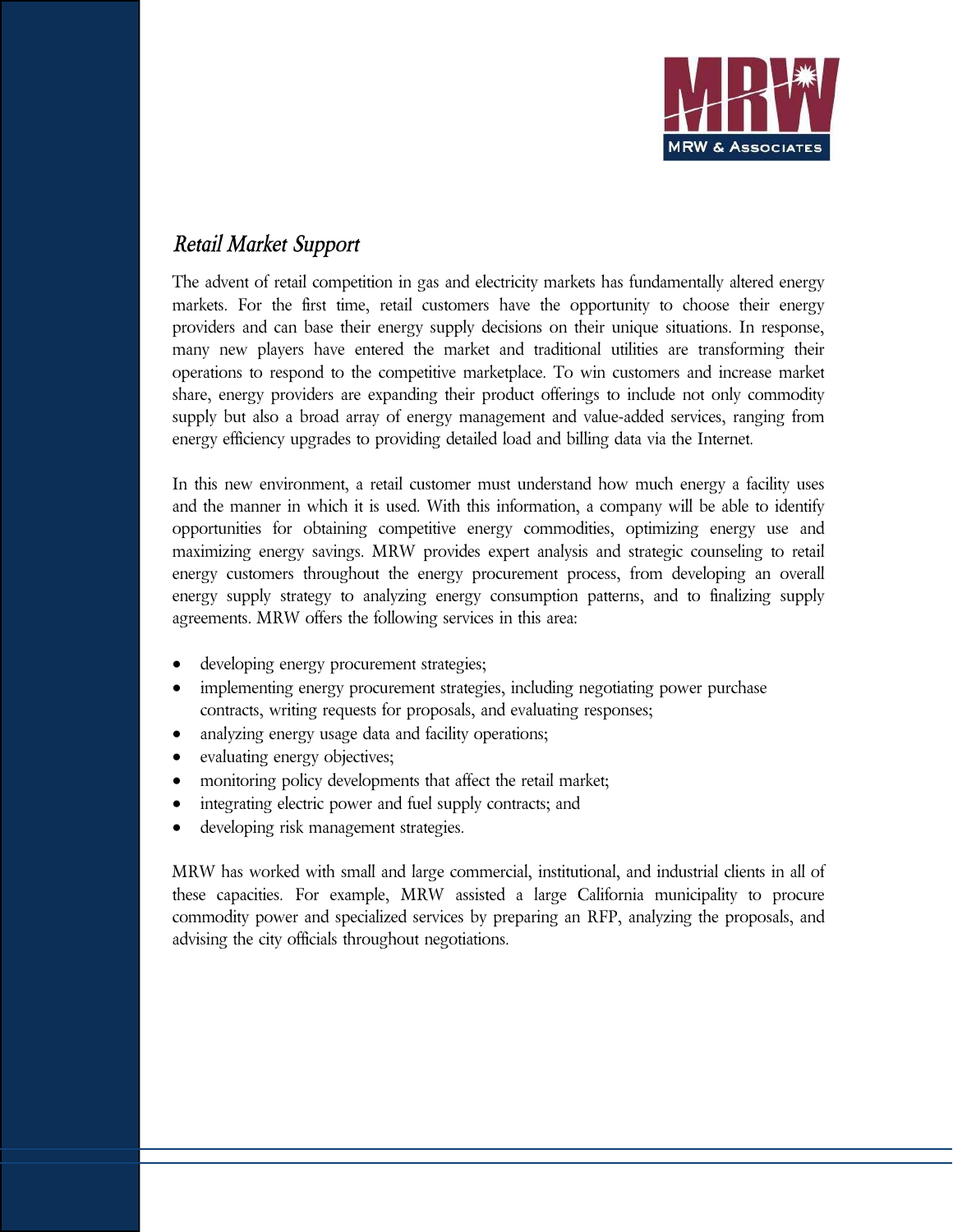

### *Selected Engagements*

This select list of representative engagements illustrates MRW's capabilities in each of the firm's four main practice areas.

### **Regulatory and Litigation Support**

- For a coalition of energy service providers, MRW submitted testimony before the California Public Utilities Commission concerning billing credits customers receive when they choose non-utility energy providers, such as credits for metering and billing services. To substantiate our testimony, MRW analyzed the embedded short-run and long-run marginal costs of the three major California utilities for providing theses services.
- On behalf of a major power marketer, MRW submitted testimony in the 1999 General Rate Case for Pacific Gas & Electric (PG&E). MRW staff testified in the areas of regulatory policy, administrative and general expense, distribution operations and maintenance, distribution and transmission capital additions, customer information systems, and customer records and accounting. MRW presented testimony on the level of allowable costs as well as policy issues associated with recovery of such costs. PG&E requested an increase in revenues in excess of \$1 billion; the California Public Utilities Commission ultimately authorized an increase of only \$452 million.
- On behalf of a non-profit health industry organization, MRW submitted testimony in the proceedings before the Pennsylvania Public Utilities Commission regarding stranded cost estimates for Penelec, Duquesne Light Company, and West Penn Power Company. MRW assessed the policy implications of securitization, evaluated how to maximize the benefits to ratepayers, and analyzed the potential impacts of large cash infusions to the utilities.
- MRW provided technical expertise and economic analysis to the legal counsel of one party to a commercial litigation dispute. The dispute centered on claims of breach of contract between the owner of several power production facilities and the utility purchasing the energy and capacity under long-term contracts. MRW analyzed short- and long-term power prices, reviewed power purchase contract terms, and contributed expert advice on historical market activity. MRW also advised the attorneys on deposition content, data requests, and expert witnesses, as well as overall legal strategy for the case.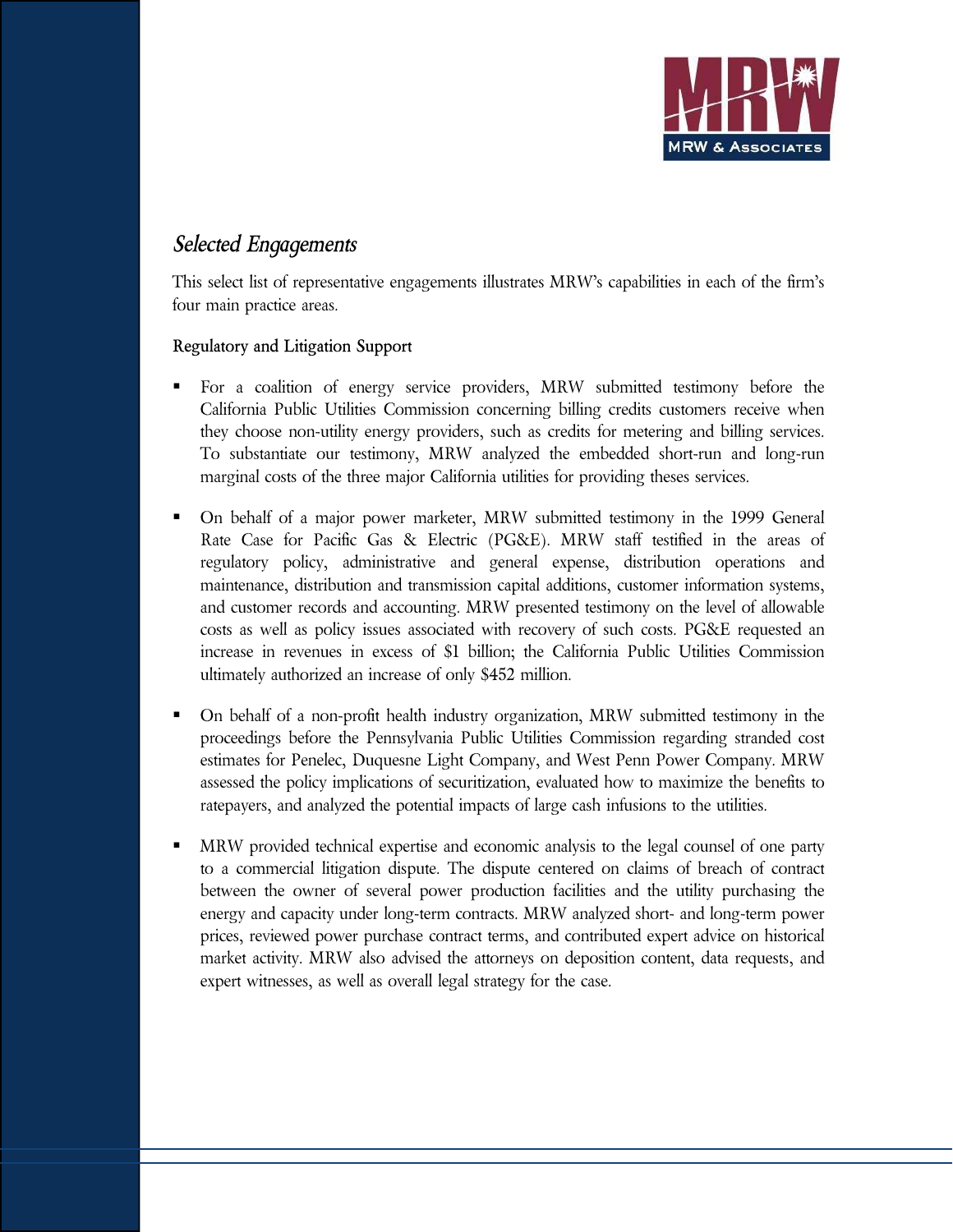

## *Selected Engagements (cont.)*

### *Power Market Analysis*

- MRW was selected to be the power market consultant to a merchant power plant constructed in the Western United States. MRW developed a detailed market simulation model to forecast market-clearing power prices in the California market. Our power price forecast enabled the lead lender to evaluate the project's ability to repay the debt financing in a competitive wholesale market environment. Based on our overall power market assessment, the project became the first true merchant power plant to be financed successfully on a project finance basis. MRW played a similar role in the re-financing of several cogeneration projects and the divestiture of power plants by California's investorowned utilities.
- MRW evaluated fuel supply and transmission interconnection issues and made a preliminary assessment of energy revenues for a 520 MW natural gas-fired combined cycle greenfield power project located in the Western United States. Specifically, MRW analyzed natural gas supply reserves and transportation options to supply the facility with natural gas. MRW also estimated the costs of natural gas for the facility over the life of the project. MRW evaluated the existing transmission system in the area and the potential for transmission congestion to affect the project's ability to deliver power into key markets. Finally, MRW developed power price forecasts under a base case and alternative scenarios. This plant is scheduled to enter commercial operation in 2001.
- MRW advised the international lenders considering financing a proposed 2x300 MW coalfired power plant located in Hubei Province in the People's Republic of China. For this engagement, MRW analyzed national and provincial economic trends, regulatory reforms, and the future development of natural gas for power generation in China. MRW built a data set to simulate the Hubei power market to understand the project's competitiveness vis -à-vis other generating resources in the region. Our analysis of the project accounted for the impact of the Three Gorges Dam.
- MRW developed forecasts of future hourly power prices in the Pacific Gas & Electric service territory in California for an owner of a Qualified Facility. The forecasted prices provided the plant owner with a proxy for the day-ahead zonal Power Exchange (PX) price that the plant would receive if it were to exercise its one-time option to switch from the current formula-based short-run avoided cost pricing mechanism to market-based pricing. MRW also analyzed the regulatory risks arising from the potential need to reconcile an interim pricing mechanism used by the PX and a future mechanism that could be set by the California Public Utilities Commission whereby some portion of the PX price may be considered a capacity payment.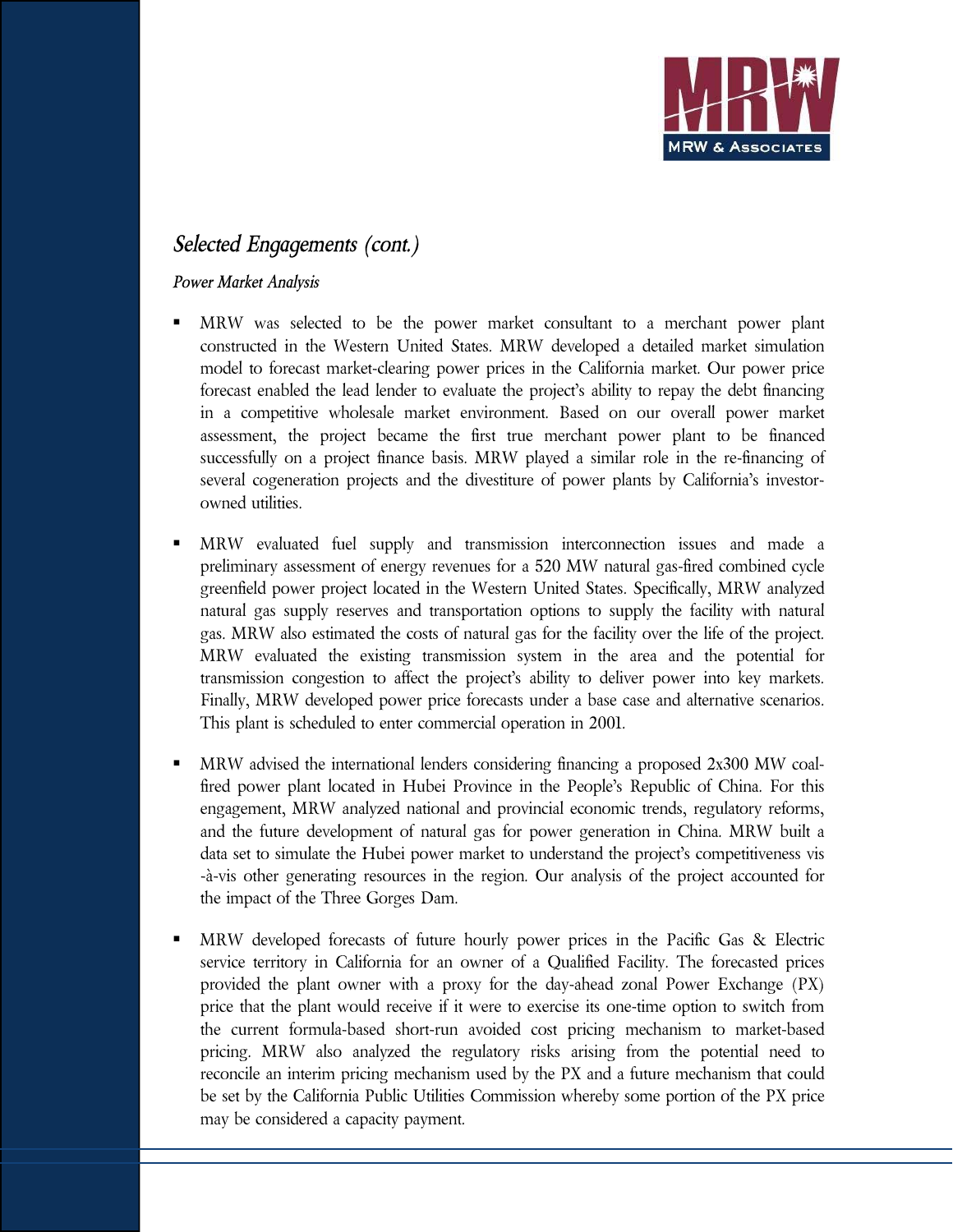

# **Selected Engagements (cont.)**

### *Natural Gas Market Analysis*

- On behalf of a natural gas storage services provider, MRW assessed the reasonableness of a gas storage pricing mechanism proposed by a power marketer seeking a price discount for its gas storage requirements. The proposed pricing mechanism was defined in terms of a spark spread, which was to be a function of future gas and electricity prices in the local market. MRW investigated the linkage between the daily city gate gas price and the zonal power price by performing regression analyses on the historic data. Based on this statistical analysis and our assessment of future gas and electric prices, we recommended to our client that it seek an alternative and more favorable pricing mechanism.
- MRW advised the majority equity owner of a cogeneration project on the acquisition of long-term natural gas supplies for the 26 MW plant. On behalf of the owner, MRW issued a Request for Proposals, evaluated the responses, and developed a short list of recommended suppliers for the investor to review. MRW provided an independent review of all of the proposals, resulting ultimately in substantial savings to the project and its owner.
- On behalf of a major gas marketer and shipper, MRW provided expert witness testimony at FERC responding to Pacific Gas Transmission's (PGT) request for rolled-in transportation rates. In addition to providing a comprehensive review of federal and California state pipeline rate design policy, MRW testified on the validity of sophisticated gas price models that purported to demonstrate the impact of the PGT Expansion on California natural gas prices.

### **Retail Market Support**

MRW assisted a national hospital chain in reviewing its electricity and gas costs on an aggregated and facility-by-facility basis. MRW compiled various types of facility-specific data, including electric consumption and demand levels. Using this information, MRW explored energy cost savings options such as energy efficiency improvements and fuel switching, switching electric tariffs, renegotiating existing fuel supply contracts, building cogeneration units, and obtaining discounts off the cost of bundled utility service by taking service from a power marketer. Ultimately, MRW helped our client to issue requests for proposals for demand-side management services and for energy commodity services at its California facilities and assisted with the evaluation of the subsequent responses and final selection of a supplier.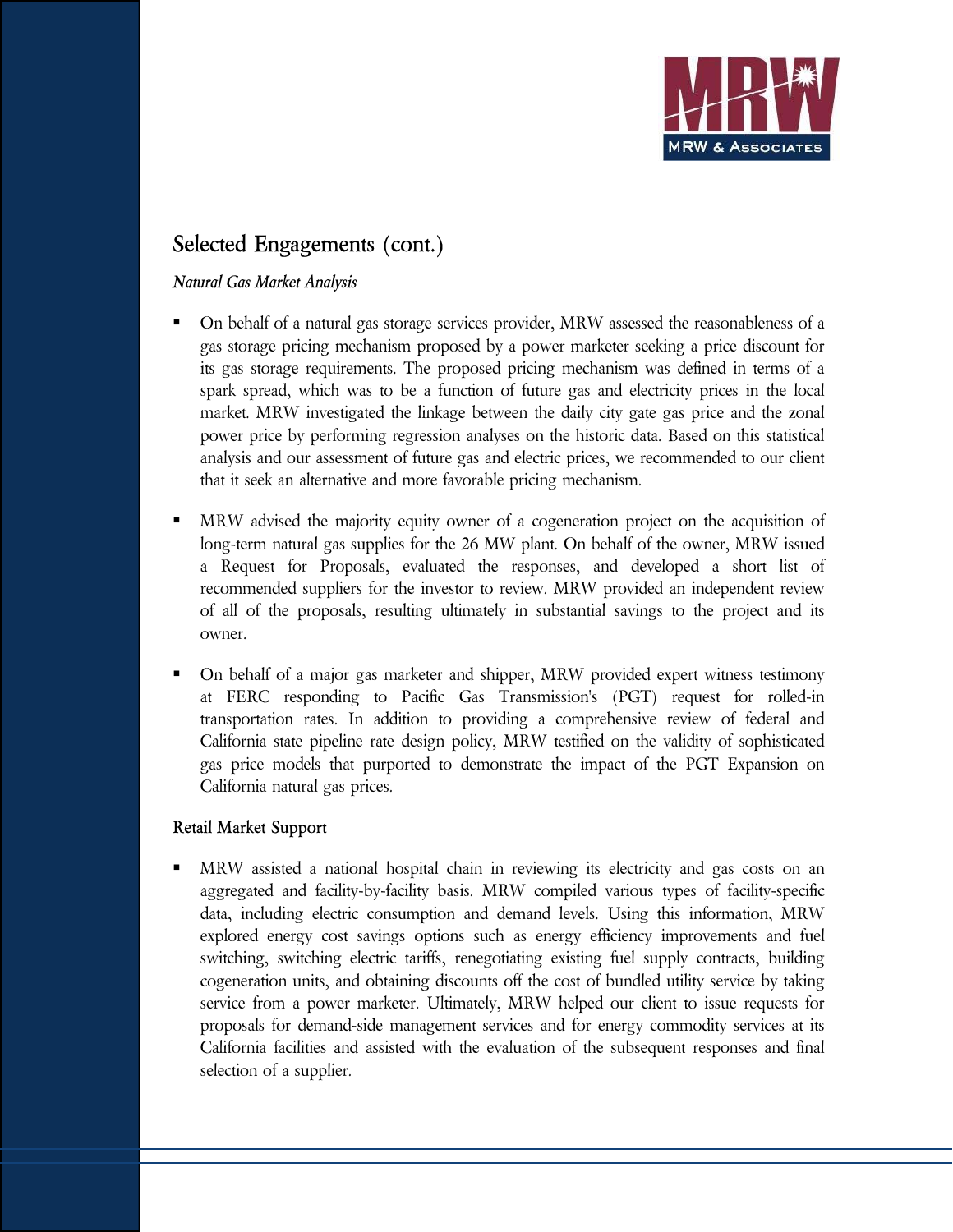

### *Selected Engagements (cont.)*

- MRW developed a decision analysis process to assist a large Midwestern university in its evaluation of cogeneration and the expansion of the campus' chilled water system. MRW identified the major threshold issues the university needed to consider in each case and created a process for the university to follow in making a decision. MRW also analyzed the cost-effectiveness of various solutions and facilitated discussions between university personnel and the local utility, an energy service provider, and engineering firms.
- MRW assisted the City of San Diego in developing a comprehensive strategy to take advantage of the opportunities presented by energy industry restructuring. An important part of the strategy involved outsourcing some of the city's energy management functions to a third party. MRW combined an historical energy use analysis with the city's development plan to prepare a complete profile of the city's energy procurement needs. After these initial steps, MRW helped the city to prepare an RFQ and subsequently an RFP for energy services. MRW evaluated the responses based on various criteria and then assisted the city in negotiating and selecting a provider.
- On behalf of a northern California city, MRW evaluated proposals from several energy service providers seeking to serve as the city's agent at a former military base after the city established a public municipal utility and assumed control of the electrical distribution system following the base's closure. MRW performed a financial analysis of the proposals on behalf of the city and supported negotiations with the selected agent. MRW also assisted the city in assessing the feasibility of purchasing fuel cells for installation at a new city hall. MRW evaluated the costs of installing and operating the fuel cell cogeneration units compared to the alternative cost of purchasing electricity and natural gas. MRW's assessment also identified qualitative benefits and risks of installing fuel cells, including an assessment of air emission reductions, and presented these findings along with the financial analysis for evaluation by city staff.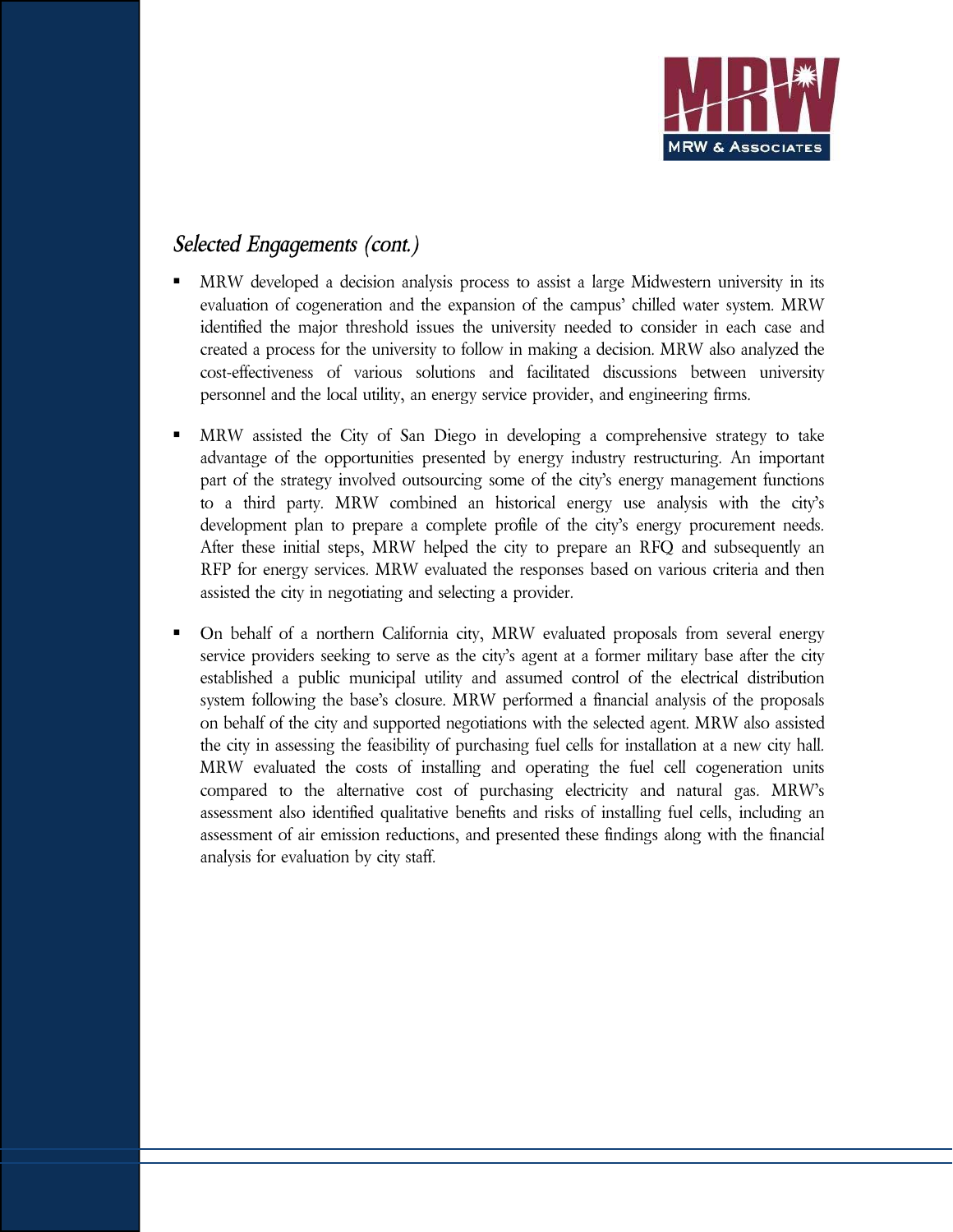

# *MRW & Associates, LLC Principals and Associates*

#### **MARK FULMER - Principal**

- Experienced professional in energy-related technical, economic, and policy analysis
- Expert witness in numerous regulatory proceedings in the U.S. and Canada
- Specialist in electric retail competition (including Community Choice Aggregation)
- Experienced in utility cost allocation, rate forecasting, and rate design
- Experienced in least-cost planning and demand-side management analysis
- **Experienced in power supply and energy efficiency technology assessment**
- Former Research Assistant at Princeton University's Center for Energy and Environmental Studies

#### **DAVID N. HOWARTH - Principal**

- Interdisciplinary energy specialist, including quantitative and qualitative analysis of economic, technical, and policy issues in the electric and natural gas industries
- Expertise in performing project due diligence, financial analysis, and valuation for independent power projects, including renewable energy facilities
- Experienced with renewable energy and greenhouse gas policy development and implementation
- Experienced with distributed generation and utility rate analysis for end use customers

#### **WILLIAM A. MONSEN - Principal Consultant**

- Expert witness in numerous regulatory and legal proceedings
- Specialist in competitive bidding systems for electric resources
- Expertise in modeling utility financial and operational systems
- Specialist in least-cost planning and demand-side management analysis
- Former Energy Economist and Decision Support Coordinator for Pacific Gas & Electric Company
- Former Staff member of University of Wisconsin-Madison Solar Energy Laboratory

#### **BRANDON CHARLES – Senior Project Manager**

- Expert witness in regulatory proceedings on utility ratemaking and other energy issues
- Experienced in quantitative and qualitative analysis of electricity markets, with particular expertise in utility rate analysis and forecasting
- In-depth expertise in distributed generation economics and policy
- Background in Economics<br>Economic Sepior Market An
- Former Senior Market Analyst with a stationary fuel cell manufacturer; prior positions with the biotechnology industry and a large international law firm